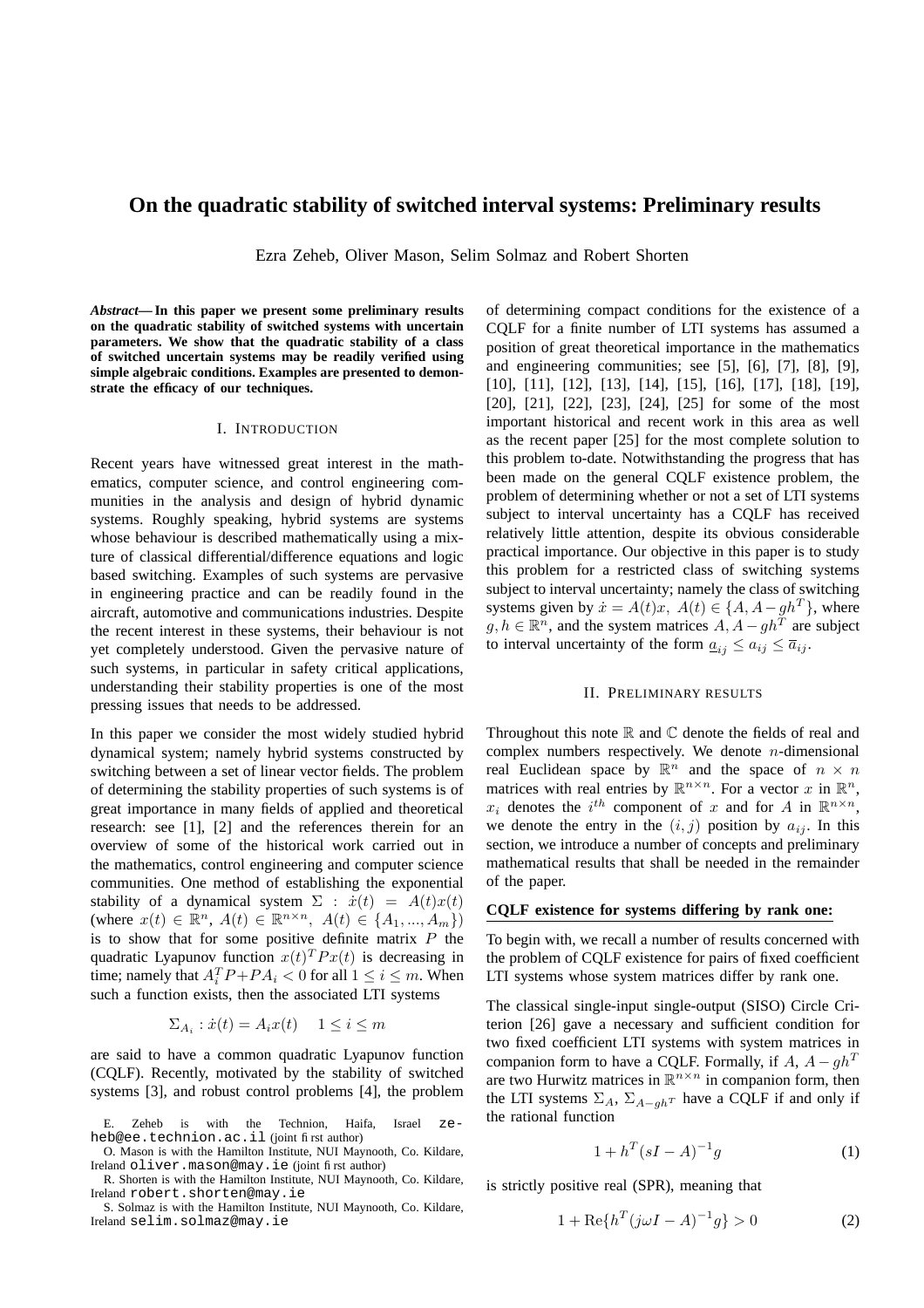for all  $\omega$  in R. Moreover, it follows from Meyer's extension of the KYP Lemma [27] that the condition (2) is also sufficient for CQLF existence for two LTI systems  $\Sigma_A$ ,  $\sum_{A-gh^T}$  where A,  $A - gh^T$  are Hurwitz matrices differing by rank one, but not necessarily in companion form. Recently in [7], [22], it has been established that the frequency domain condition (2) is equivalent to a simple condition on the eigenvalues of the matrix product  $A(A - gh^T)$ . This equivalence was first demonstrated in [7] for matrices in companion form and then extended to the case of a general pair of Hurwitz matrices  $A_1$ ,  $A_2$  with rank $(A_2 - A_1) = 1$ in [22].

*Theorem 2.1:* Let  $A$ ,  $A - gh^T$  be Hurwitz matrices in  $\mathbb{R}^{n \times n}$ , where  $g, h \in \mathbb{R}^n$ . Then

$$
1 + \text{Re}\{h^T(j\omega I - A)^{-1}g\} > 0 \text{ for all } \omega \in \mathbb{R}
$$

if and only if the matrix product  $A(A - gh^T)$  has no negative real eigenvalues.

For completeness, the proof of this result is included in the appendix. Also, note that in the paper [28], a number of implications of the above equivalence for multiplier-type stability results were described.

Combining the result of Theorem 2.1 with Meyer's extension of the KYP Lemma [27], yields the following timedomain condition for CQLF existence for systems with system matrices differing by rank one.

*Theorem* 2.2: [22] Let  $A$ ,  $A - gh^T$  be two Hurwitz matrices in  $\mathbb{R}^{n \times n}$  where g, h are vectors in  $\mathbb{R}^n$ . A necessary and sufficient condition for the existence of a common quadratic Lyapunov function for the LTI systems,  $\Sigma_A$ , and  $\Sigma_{A-ghT}$ is that the matrix product  $A(A - gh^T)$  does not have any negative real eigenvalues.

In the remainder of this paper, our primary concern shall be with illustrating how Theorem 2.2 may be used to obtain results on CQLF existence for pairs of LTI systems with interval uncertainty in the entries of their system matrices.

#### **Kharitonov's theorem and rational transfer functions:**

In the next section, we shall derive two closely related results on CQLF existence for systems  $\Sigma_A$ ,  $\Sigma_{A-qhT}$  whose coefficients are subject to interval uncertainty. The first of these is based on a result derived in [29] that extended Kharitonov's Theorem on the stability of interval polynomials to the case of proper rational functions. In order to fix our notation, consider the family of interval polynomials  $P$  given by

$$
p(s) = p_0 + p_1 s + \dots + p_n s^n,
$$
 (3)

where  $\underline{p}_i \leq p_i \leq \overline{p}_i$  for  $1 \leq i \leq n$ . Then Kharitonov's Theorem states that in order to check that the roots of all polynomials in the family  $P$  are in the open left half of the complex plane it suffices to check this for the four

Kharitonov polynomials

$$
k_1^{\mathcal{P}}(s) = \underline{p}_0 + \underline{p}_1 s + \overline{p}_2 s^2 + \overline{p}_3 s^3 + \cdots
$$
 (4)

$$
k_2^{\mathcal{P}}(s) = \underline{p}_0 + \overline{p}_1 s + \overline{p}_2 s^2 + \underline{p}_3 s^3 + \underline{p}_4 s^4 \tag{5}
$$

$$
k_3^{\mathcal{P}}(s) = \overline{p}_0 + \underline{p}_1 s + \underline{p}_2 s^2 + \overline{p}_3 s^3 + \overline{p}_4 s^4 + \cdots (6)
$$

$$
k_4^{\mathcal{P}}(s) = \overline{p}_0 + \overline{p}_1 s + \underline{p}_2 s^2 + \underline{p}_3 s^3 + \cdots
$$
 (7)

In the paper [29], this result was extended in the following way. Let  $P$ ,  $Q$  be two families of interval polynomials given by

$$
\mathcal{P} = \{p_0 + p_1 s + \dots + p_n s^n :
$$
  
\n
$$
\underline{p}_i \le p_i \le \overline{p}_i, \text{ for } 1 \le i \le n\}
$$
  
\n
$$
\mathcal{Q} = \{q_0 + q_1 s + \dots + q_m s^m :
$$
  
\n
$$
\underline{q}_i \le q_i \le \overline{q}_i, \text{ for } 1 \le i \le m\},
$$
\n(8)

where  $n \leq m$ . Then consider the family  $P/Q$  of proper rational functions of the form

$$
\frac{p(s)}{q(s)}\tag{9}
$$

where the polynomials  $p$  and  $q$  belong to  $\mathcal P$  and  $\mathcal Q$  respectively. We shall make use of the following result from [29] about the strict positive realness of all of the rational functions in  $P/Q$  in the next section.

*Theorem* 2.3: Every transfer function in the family  $P/Q$ is strictly positive real if and only if the following eight transfer functions are strictly positive real.

$$
\frac{k_2^{\mathcal{P}}(s)}{k_1^{\mathcal{P}}(s)}, \frac{k_3^{\mathcal{P}}(s)}{k_1^{\mathcal{Q}}(s)}, \frac{k_1^{\mathcal{P}}(s)}{k_2^{\mathcal{Q}}(s)}, \frac{k_4^{\mathcal{P}}(s)}{k_2^{\mathcal{Q}}(s)}, \frac{k_1^{\mathcal{P}}(s)}{k_3^{\mathcal{Q}}(s)}, \frac{k_4^{\mathcal{P}}(s)}{k_3^{\mathcal{Q}}(s)}, \frac{k_2^{\mathcal{P}}(s)}{k_4^{\mathcal{Q}}(s)}, \frac{k_3^{\mathcal{P}}(s)}{k_4^{\mathcal{Q}}(s)}, \tag{10}
$$

where  $k_i^{\mathcal{P}}, k_i^{\mathcal{Q}}, 1 \leq i \leq 4$ , are the Kharitonov polynomials corresponding to the interval polynomial families  $P$  and  $Q$ respectively.

# **Positivity of multi-variable polynomials:**

Finally for this section, we present the following theorem from [30] on the positivity of multi-variable polynomials. Later, we shall combine this result with Theorem 2.2 to obtain necessary and sufficient conditions for CQLF existence for certain classes of systems subject to interval uncertainty. Theorem 2.4 below provides necessary and sufficient conditions for a polynomial  $p(x)$  of *n*-variables (defined for  $x \in \mathbb{R}^n$ ) to be positive for all x in a region  $D^n$ of the form

$$
\{x \in \mathbb{R}^n : \underline{x}_i \le x_i \le \overline{x}_i\},\tag{11}
$$

where the end-points  $\underline{x}_i$ ,  $\overline{x}_i$ , may be finite or infinite.

*Theorem* 2.4: [30] Let  $p(x)$  be a real-coefficient polynomial of *n*-variables, and  $D^n$  be a region in  $\mathbb{R}^n$  of the form (11). Then  $p(x) > 0$  for all  $x \in D^n$  if and only if: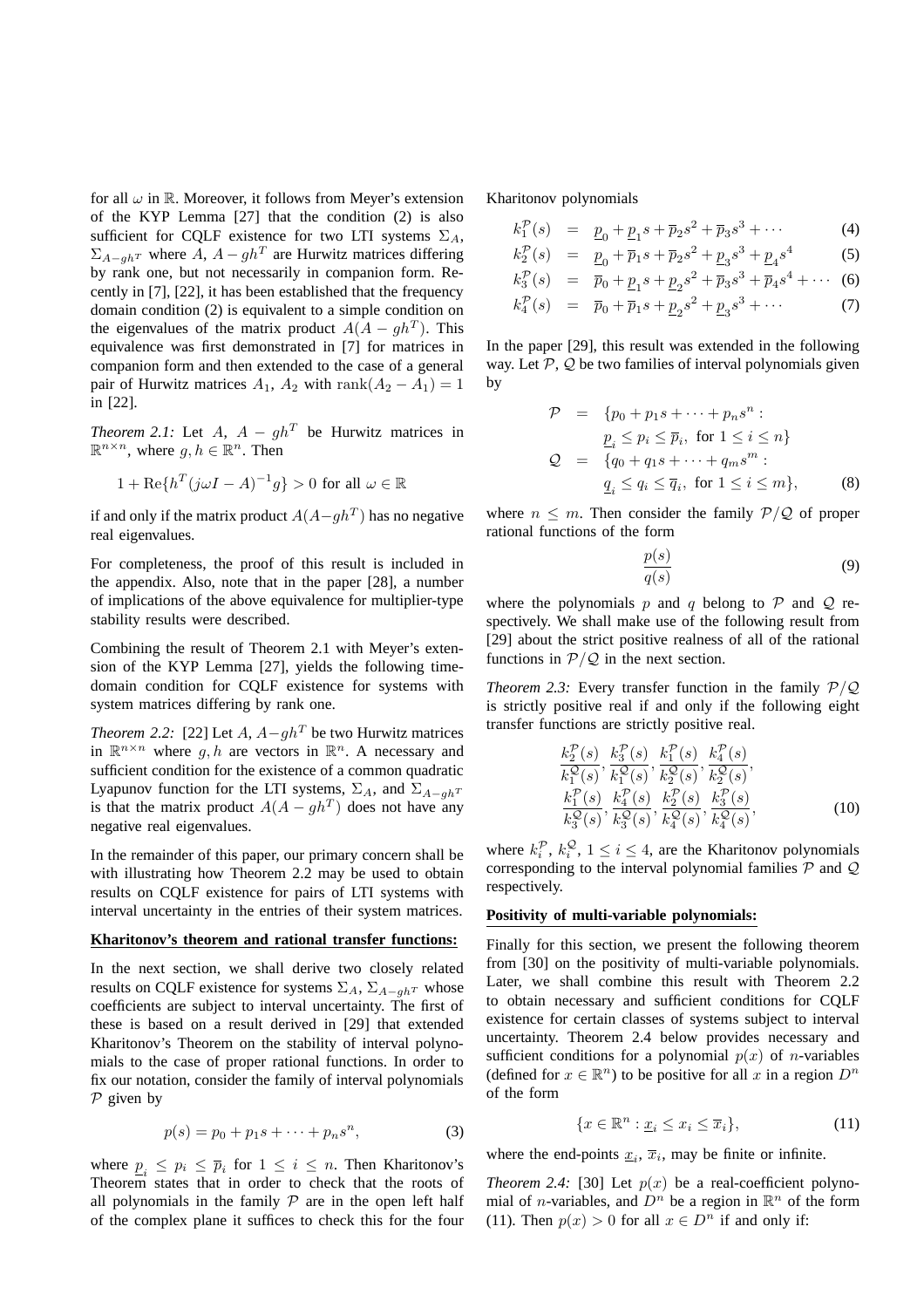- (i) the polynomials obtained by setting the value of one of the variables  $x_i$  to one of the end-points  $\underline{x}_i$  or  $\overline{x}_i$  are all positive for the permitted values of the remaining variables  $x_1, \ldots, x_{i-1}, x_{i+1}, \ldots, x_n;$
- (ii) there is no  $x \in D^n$  satisfying the *n* equations

$$
p(x) = 0
$$
  
\n
$$
\frac{\partial p}{\partial x_i}(x) = 0 \quad \text{for } 1 \le i \le n - 1. \quad (12)
$$

### III. MAIN RESULTS

### *A. CQLF existence for interval matrices in companion form*

In this subsection, we derive a result on CQLF existence for a pair of interval matrix families in companion form. More formally, consider the matrix families  $A$ ,  $B$  consisting of matrices of the form

$$
A = \begin{pmatrix} 0 & 1 & 0 & \dots & 0 \\ 0 & 0 & 1 & \dots & 0 \\ \vdots & & & & \\ 0 & 0 & 0 & \dots & 1 \\ -a_0 & -a_1 & -a_2 & \dots & -a_{n-1} \end{pmatrix},
$$
  

$$
B = \begin{pmatrix} 0 & 1 & 0 & \dots & 0 \\ 0 & 0 & 1 & \dots & 0 \\ \vdots & & & & \\ 0 & 0 & 0 & \dots & 1 \\ -b_0 & -b_1 & -b_2 & \dots & -b_{n-1} \end{pmatrix}, (13)
$$

where  $\underline{a}_i \leq a_i \leq \overline{a}_i$ ,  $\underline{b}_i \leq b_i \leq b_i$  for  $0 \leq i \leq n-1$ . In Theorem 3.1 below, we consider the following problem.

Determine necessary and sufficient conditions for any pair of LTI systems  $\Sigma_A$ ,  $\Sigma_B$  with  $A \in \mathcal{A}$ ,  $B \in \mathcal{B}$  to have a COLF.

In the context of this problem, the following brief points should be noted.

- (i) In order for the LTI systems  $\Sigma_A$ ,  $\Sigma_B$  to have a CQLF, it is necessary that the systems are both stable, or equivalently that their system matrices, A, B are Hurwitz. As our concern here is with the question of CQLF existence for pairs  $\Sigma_A$ ,  $\Sigma_B$  with  $A \in \mathcal{A}, B \in \mathcal{B}$ , we shall assume that all of the matrices belonging to the families  $A$ ,  $B$  are Hurwitz.
- (ii) The problem of determining whether or not a family of interval matrices consists entirely of Hurwitz matrices has itself been the subject of a considerable amount of research, and several results have been published providing methods for testing such families for stability [31], [32], [33]. Note also that in the case of interval matrices in companion form, Kharitonov's Theorem can be used to test for stability.

For notational convenience, we shall denote the companion matrix whose last row is  $(-a_0, -a_1, \ldots, -a_{n-1})$  by  $C(a_0, \ldots, a_{n-1})$ . Then for the interval matrix family A, we can construct the four matrices

$$
A_1 = C(\underline{a}_0, \underline{a}_1, \overline{a}_2, \overline{a}_3, \ldots)
$$
  
\n
$$
A_2 = C(\underline{a}_0, \overline{a}_1, \overline{a}_2, \underline{a}_3, \underline{a}_4, \ldots)
$$
  
\n
$$
A_3 = C(\overline{a}_0, \underline{a}_1, \underline{a}_2, \overline{a}_3, \overline{a}_4, \ldots)
$$
  
\n
$$
A_4 = C(\overline{a}_0, \overline{a}_1, \underline{a}_2, \underline{a}_3, \ldots), \qquad (14)
$$

in analogy with the Kharitonov polynomials given by (4). The matrices  $B_1$ ,  $B_2$ ,  $B_3$ ,  $B_4$  are defined in the same manner for the family  $\beta$ . We are now ready to state the main result of this subsection.

*Theorem 3.1:* Consider the interval matrix families A, B given by (13), and assume that all the matrices belonging to  $A$ ,  $B$  are Hurwitz. Then for every pair of LTI systems of the form  $\Sigma_A$ ,  $\Sigma_B$  with  $A \in \mathcal{A}$ ,  $B \in \mathcal{B}$  to have a CQLF, it is necessary and sufficient that none of the eight matrix products

$$
A_1B_2
$$
,  $A_1B_3$ ,  $A_2B_1$ ,  $A_2B_4$ ,  
 $A_3B_1$ ,  $A_3B_4$ ,  $A_4B_2$ ,  $A_4B_3$ ,

has a negative real eigenvalue.

**Proof:** Let  $A = C(a_0, \ldots, a_{n-1}), B = C(b_0, \ldots, b_{n-1})$ be two matrices in the families  $A$  and  $B$  respectively, and write  $B = A - gh^T$  where  $g = (0, 0, \dots, 1)^T$ , and  $h =$  $(b_0-a_0, \ldots, b_{n-1}-a_{n-1})^T$ . Then it follows from the Circle Criterion that the LTI systems  $\Sigma_A$ ,  $\Sigma_B$  have a CQLF if and only if the rational function

$$
1 + h^T (sI - A)^{-1} g
$$

is strictly positive real.

It can be verified by direct computation that

$$
1 + h^{T}(sI - A)^{-1}g = b(s)/a(s)
$$
 (15)

where the polynomials  $a(s)$ ,  $b(s)$  are given by

$$
a(s) = a_0 + a_1 s + \cdots a_{n-1} s^{n-1} + s^n
$$
  
\n
$$
b(s) = b_0 + b_1 s + \cdots b_{n-1} s^{n-1} + s^n.
$$
 (16)

It now follows that every pair of LTI systems  $\Sigma_A$ ,  $\Sigma_B$  with  $A \in \mathcal{A}, B \in \mathcal{B}$  will have a CQLF if and only if all of the rational functions  $b(s)/a(s)$  are strictly positive real where  $a(s)$  and  $b(s)$  belong to the interval polynomial families

$$
a(s) = a_0 + a_1 s + \dots + a_{n-1} s^{n-1} + s^n
$$
  
with 
$$
\underline{a}_i \le a_i \le \overline{a}_i \text{ for } 0 \le i \le n-1
$$

and

$$
b(s) = b_0 + b_1 s + \dots + b_{n-1} s^{n-1} + s^n
$$
  
with 
$$
\underline{b}_i \le b_i \le \overline{b}_i \text{ for } 0 \le i \le n-1.
$$

respectively. By a slight abuse of notation, we shall use the notation  $A$ ,  $B$  to denote these polynomial families also.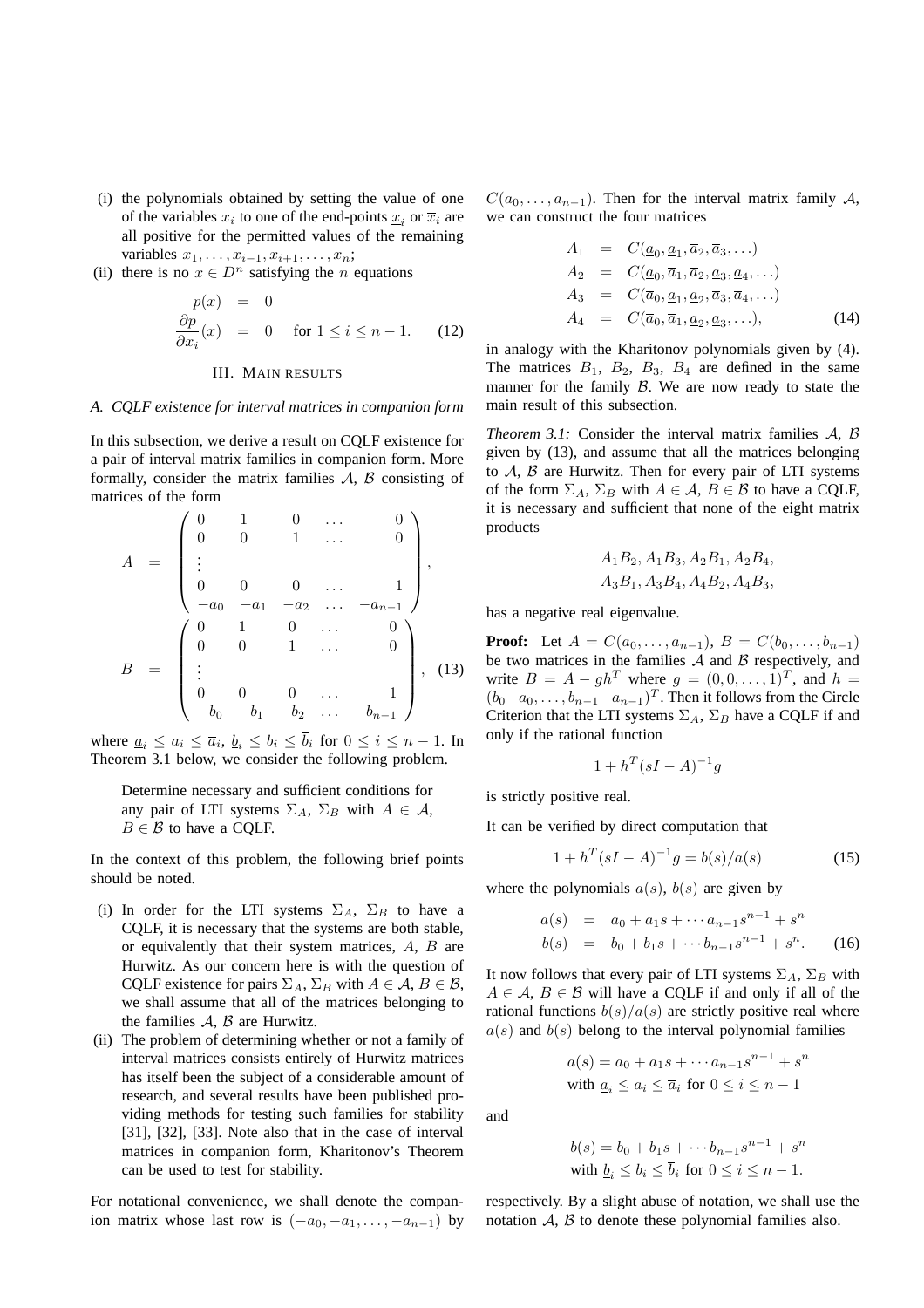Now, Theorem 2.3 establishes that all of the rational functions in  $\beta/A$  are strictly positive real if and only if the functions

$$
\frac{k_2^{\mathcal{B}}(s)}{k_1^{\mathcal{A}}(s)}, \frac{k_3^{\mathcal{B}}(s)}{k_1^{\mathcal{A}}(s)}, \frac{k_1^{\mathcal{B}}(s)}{k_2^{\mathcal{A}}(s)}, \frac{k_4^{\mathcal{B}}(s)}{k_2^{\mathcal{A}}(s)}, \frac{k_1^{\mathcal{B}}(s)}{k_3^{\mathcal{A}}(s)}, \frac{k_1^{\mathcal{B}}(s)}{k_3^{\mathcal{A}}(s)}, \frac{k_2^{\mathcal{B}}(s)}{k_4^{\mathcal{A}}(s)}, \frac{k_3^{\mathcal{B}}(s)}{k_4^{\mathcal{A}}(s)}, \frac{k_4^{\mathcal{A}}(s)}{k_4^{\mathcal{A}}(s)},
$$

are strictly positive real. The result now follows from Theorem 2.1.

# **Remarks:**

The above result provides simple conditions that are necessary and sufficient for CQLF existence for a pair of LTI systems in companion form subject to interval uncertainty. In fact, it is only necessary to calculate the eigenvalues of eight matrices and check that none are real and negative. On the other hand, testing via the strict positive real condition on the transfer functions requires checking that the functions are positive for infinitely many values of  $\omega$ .

*B. CQLF existence for general pairs of interval matrices differing by rank one*

We shall next consider a problem that is closely related to that dealt with in Theorem 3.1 above. Let  $A$  be a real interval matrix family in  $\mathbb{R}^{n \times n}$  of the form

$$
\mathcal{A} = \{ A \in \mathbb{R}^{n \times n} : \underline{a}_{ij} \le a_{ij} \le \overline{a}_{ij} \text{ for } 1 \le i, j \le n \}, (17)
$$

and let  $g, h$  be two fixed vectors in  $\mathbb{R}^n$ . Theorem 3.2 below is concerned with the following question.

Determine necessary and sufficient conditions for any pair of LTI systems  $\Sigma_A$ ,  $\Sigma_{A-gh^T}$  where  $A \in$ A to have a CQLF.

It is important to note that in this situation, the interval uncertainty is in the matrix A, while the difference  $gh^T$  is fixed. In the previous subsection, we considered two systems in companion form, each of which was independently subject to interval uncertainty.

As in the previous subsection, we shall assume that all of the matrices  $A, A - gh^T$  for  $A \in \mathcal{A}$  are Hurwitz. Also, in the statement of the next theorem, the notation  $A_1$  is used to denote the set of all matrices belonging to  $A$  where one entry  $a_{ij}$  is set equal to one of the interval endpoints  $\underline{a}_{ij}$ or  $\overline{a}_{ij}$ .

*Theorem 3.2:* Let A be a real interval matrix family of the form (17) and let g, h be two fixed vectors in  $\mathbb{R}^n$  such that all matrices A,  $A - gh^T$  for  $A \in \mathcal{A}$  are Hurwitz. Let  $f(s, a_{ij})$  be the polynomial in  $n^2 + 1$  variables given by

$$
f(s, a_{ij}) = \det(sI - A(A - gh^T)).
$$

Then the systems  $\Sigma_A$ ,  $\Sigma_{A-qh^T}$  have a CQLF for each A in  $A$  if and only if:

(i) there is no solution to the set of simultaneous equations

$$
f(s, a_{ij}) = 0
$$

$$
\frac{\partial f}{\partial a_{ij}}(s, a_{ij}) = 0
$$
(18)

in the range  $-\infty < s < 0$ ,  $\underline{a}_{ij} \le a_{ij} \le \overline{a}_{ij}$ ;

(ii) for each A in the reduced family  $A_1$ , there is a CQLF for the systems  $\Sigma_A$ ,  $\Sigma_{A-qh}$ <sup>T</sup>.

**Proof:** First of all, Theorem 2.2 establishes that for fixed Hurwitz matrices A,  $A - gh^T$ , the systems  $\Sigma_A$ ,  $\Sigma_{A-ghT}$ have a CQLF if and only if the matrix product  $A(A - g\tilde{h}^T)$ has no negative real eigenvalues. Thus,  $\Sigma_A$ ,  $\Sigma_{A-qh}$  will have a CQLF for any A in A if and only if  $A(A - gh^T)$  has no negative real eigenvalues for all  $A$  in  $A$ . Equivalently, the polynomial  $f(s, a_{ij})$  must have the same sign for all  $s < 0$  and all  $a_{ij}$  with  $\underline{a}_{ij} \le a_{ij} \le \overline{a}_{ij}$ . In fact, for n even (odd) we must have  $f(s, a_{ij}) > 0$   $(f(s, a_{ij}) < 0)$  for all  $s < 0$ , and  $\underline{a}_{ij} \le a_{ij} \le \overline{a}_{ij}$ . We shall prove the result for the case when  $n$  is even. The proof for odd  $n$  proceeds identically.

It follows from Theorem 2.4 that  $f(s, a_{ij}) > 0$  for all  $s < 0$ , and  $\underline{a}_{ij} \leq a_{ij} \leq \overline{a}_{ij}$  if and only if:

- (i) there is no solution to the set of equations (18) within the range  $-\infty < s < 0$ ,  $\underline{a_{ij}} \le a_{ij} \le \overline{a_{ij}}$ ;
- (ii) all of the polynomials obtained by fixing the value of one of the variables  $a_{kl}$  to one of the endpoints  $\underline{a}_{kl}$ or  $\overline{a}_{kl}$  are positive within the allowed ranges for the remaining variables.

Condition (i) above is obviously equivalent to condition (i) in the statement of the theorem while condition (ii) is equivalent to requiring that for all matrices A belonging to the family  $A_1$ , the product  $A(A - gh^T)$  has no negative real eigenvalues, or equivalently by Theorem 2.2 that the systems  $\Sigma_A$ ,  $\Sigma_{A-gh}$  have a CQLF. This completes the proof.

# **Remarks:**

- (i) Condition (ii) of Theorem 3.2 replaces the original problem with a finite number of CQLF existence problems for interval matrix families. However, the number of uncertain parameters in each of these problems has been reduced by one, as one of the entries  $a_{ij}$  is fixed in each case. Repeatedly applying the theorem to these reduced problems will eventually lead to a finite number of fixed coefficient CQLF existence problems, each of which can be solved using Theorem 2.2.
- (ii) Condition (i) involves  $n^2 + 1$  polynomial equations in the  $n^2 + 1$  variables s,  $a_{ij}, 1 \le i, j \le n$ . While this condition is difficult to check in general, for some classes of system it may be possible to verify that it is automatically satisfied, thus reducing the problem of CQLF existence under interval uncertainty to a number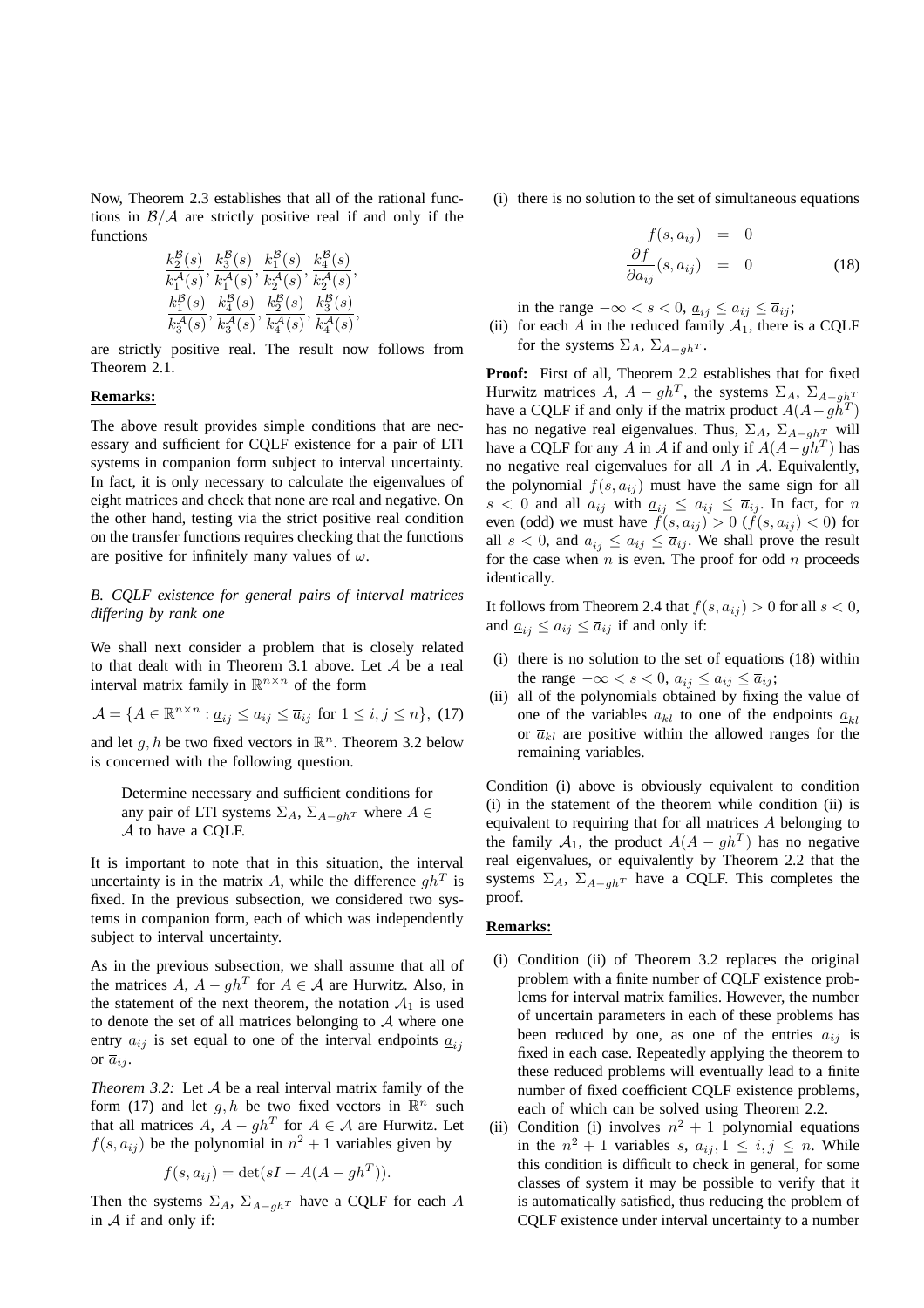of fixed coefficient CQLF existence problems. We shall next give an example where this is indeed the case.

*Corollary 3.1:* Let A be an interval matrix family in companion form in  $\mathbb{R}^{2\times 2}$  consisting of matrices of the form

$$
A = \left(\begin{array}{cc} 0 & 1\\ -a_1 & -a_2 \end{array}\right) \tag{19}
$$

where  $\underline{a}_i \leq \underline{a}_i \leq \overline{a}_i$  for  $i = 1, 2$ , and let  $g = (0, 1)^T$  and  $h = (h_1, h_2)^T$  be fixed. Moreover, assume that for every  $A \in \mathcal{A}$ , A and  $A - gh^T$  are both Hurwitz. Then, for every  $A \in \mathcal{A}$ , the LTI systems  $\Sigma_A$ ,  $\Sigma_{A-gh^T}$  have a CQLF if and only if  $\Sigma_{A_i}$ ,  $\Sigma_{A_i-gh}$ <sup>T</sup> have a CQLF for  $1 \le i \le 4$ , where  $A_1, \ldots, A_4$  are the four fixed coefficient matrices obtained by setting  $a_i$  equal to  $\underline{a}_i$  or  $\overline{a}_i$  for  $i = 1, 2$ .

**Proof:** From Theorem 3.2, it is enough to show that there can be no solution to the equations (18) in the range  $a_i$  <  $a_i \leq \overline{a}_i$ ,  $-\infty < s < 0$ . By assumption, all matrices A,  $A - gh^T$  for  $A \in \mathcal{A}$  are Hurwitz. It follows from this that for each A belonging to A,  $a_i > 0$  and  $a_i + h_i > 0$  for  $i = 1, 2.$ 

Now the polynomial  $f(s, a_{ij}) = \det(sI - A(A - gh^T))$  is given by

$$
f(s, a_{ij}) = s^2 + s(2a_1 + h_1 - a_2(a_2 + h_2)) + a_1(a_1 + h_1).
$$

Thus, in the current situation, condition (18) requires that

$$
f(s, a_1, a_2) = 0
$$

$$
\frac{\partial f}{\partial a_1} = 2s + 2a_1 + h_1 = 0
$$

$$
\frac{\partial f}{\partial a_2} = -s(2a_2 + h_2) = 0.
$$
(20)

But as  $a_2 > 0$  and  $a_2 + h_2 > 0$ , the only possible solution to the third equation in (20) under the hypotheses of the corollary is  $s = 0$ . The result now follows immediately.

#### IV. APPLICATION

In this section we present a numerical example to illustrate the use of Theorem 3.1. Consider the two interval families of companion matrices,  $A, B$  (corresponding to the rational transfer function families in [29]), in  $\mathbb{R}^{3\times3}$  given by

$$
\mathcal{A} = \{ C(a_0, a_1, a_2) : a_0 \in [1, 2], a_1 \in [5, 6], a_2 \in [3, 4] \},\
$$
  

$$
\mathcal{B} = \{ C(b_0, b_1, b_2) : b_0 \in [1, 1], b_1 \in [1, 2], b_2 \in [3, 4] \},\
$$

where, as before, we use the notation  $C(a_0, a_1, a_2)$ to denote the companion matrix whose last row is  $(-a_0, -a_1, -a_2)$ . Then, both A and B consist of Hurwitz matrices and the corresponding Kharitonov family of companion matrices defined by (14) are as follows

$$
A_1 = C(1, 5, 4), A_2 = C(1, 6, 4)
$$
  
\n
$$
A_3 = C(2, 5, 3), A_4 = C(2, 6, 3)
$$
  
\n
$$
B_1 = C(1, 1, 4), B_2 = C(1, 2, 4)
$$
  
\n
$$
B_3 = C(1, 1, 3), B_4 = C(1, 2, 3)
$$

Now one can compute the eight matrix products of Theorem 3.1 and check the corresponding eigenvalues. The calculated eigenvalues of the matrix products are presented in the figure below.



As can be seen from the plot none of the matrix products have negative real eigenvalues. Theorem 3.1 therefore guarantees the existence of a CQLF for any pair of LTI systems  $\Sigma_A$ ,  $\Sigma_B$  where  $A \in \mathcal{A}$ ,  $B \in \mathcal{B}$ .

# V. CONCLUDING REMARKS

In this paper, we have considered the stability question for switched linear systems subject to interval uncertainty. In particular, we have presented two results on common quadratic Lyapunov function existence for pairs of LTI systems with interval uncertainty in the entries of their system matrices. These results provide verifiable conditions for CQLF existence for interval matrix families in companion form. A numerical example has been presented to illustrate how the results of the paper can be used in practice.

*Acknowledgements:* This work was partially supported by Science Foundation Ireland grant 00/PI.1/C067 and Science Foundation Ireland Basic Research Grant 04/BR/m0061. Science Foundation Ireland is not responsible for any use of data appearing in this publication.

#### **REFERENCES**

- [1] K. S. Narendra and J. H. Taylor, *Frequency Domain Criteria for Absolute Stability*. Academic Press, 1973.
- [2] D. Liberzon, *Switching in systems and control*. Birkhauser, 2003.
- [3] D. Liberzon and A. S. Morse, "Basic problems in stability and design of switched systems," *IEEE Control Systems Magazine*, vol. 19, no. 5, pp. 59–70, 1999.
- [4] N. Cohen and I. Lewkowicz, "A necessary and sufficient criterion for the stability of a convex set of matrices," *IEEE Transactions on Automatic Control*, vol. 38, no. 4, pp. 611–615, 1993.
- [5] T. Ando, "Sets of matrices with a common Lyapunov solution," *Archiv der Mathematik*, vol. 77, pp. 76–84, 2001.